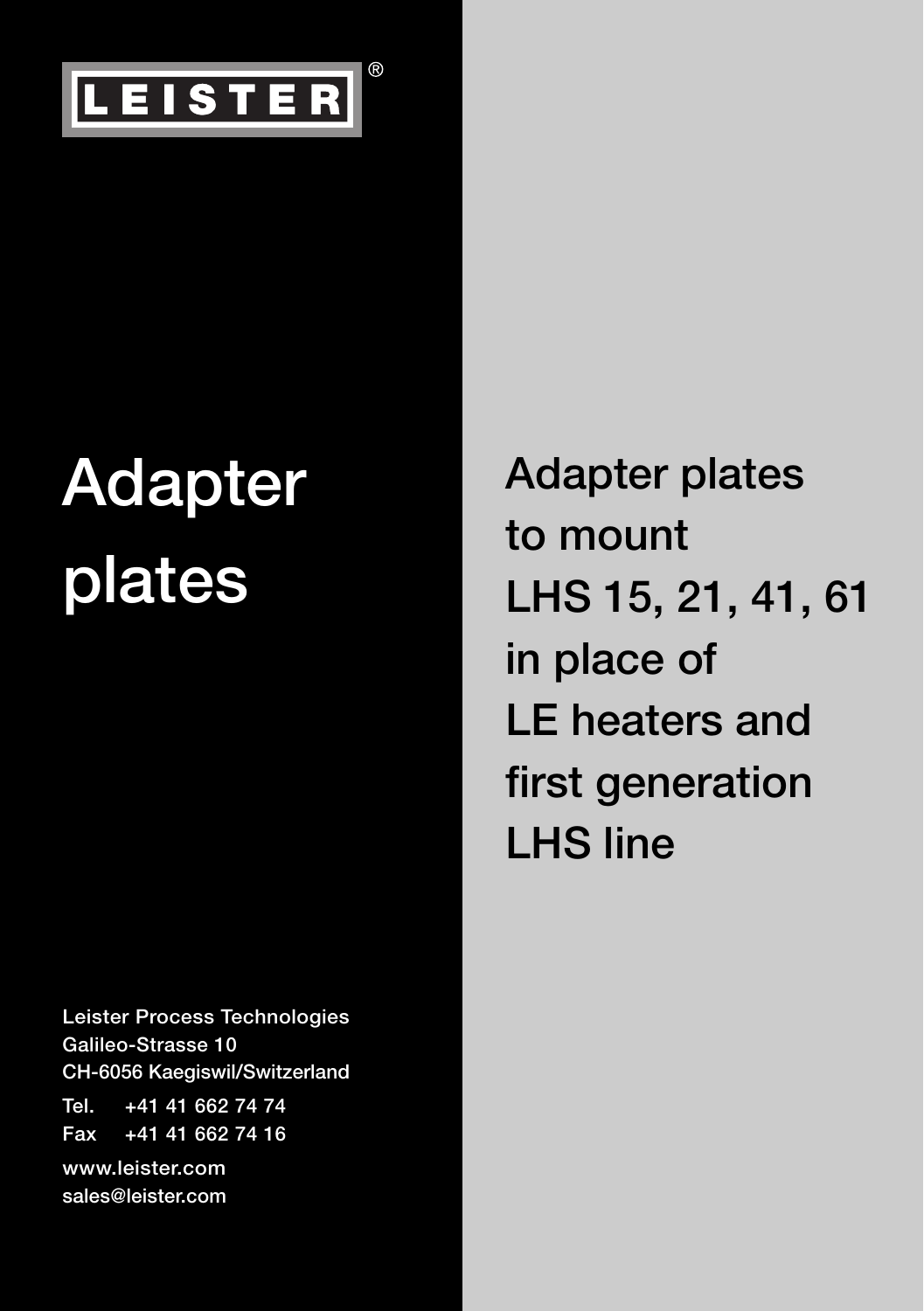## **LHS 15 - LE700**

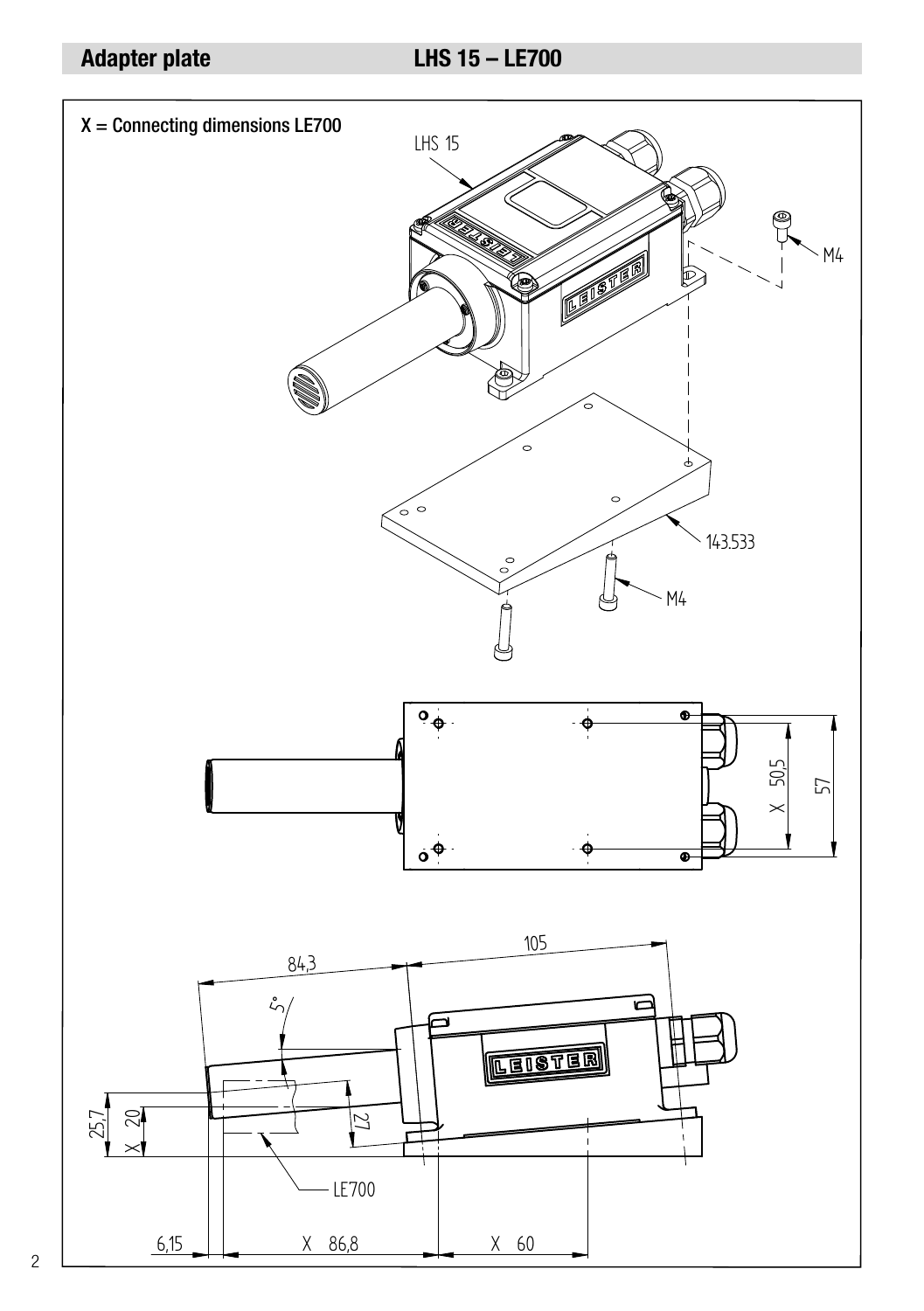#### **LHS 21S - LE3000**

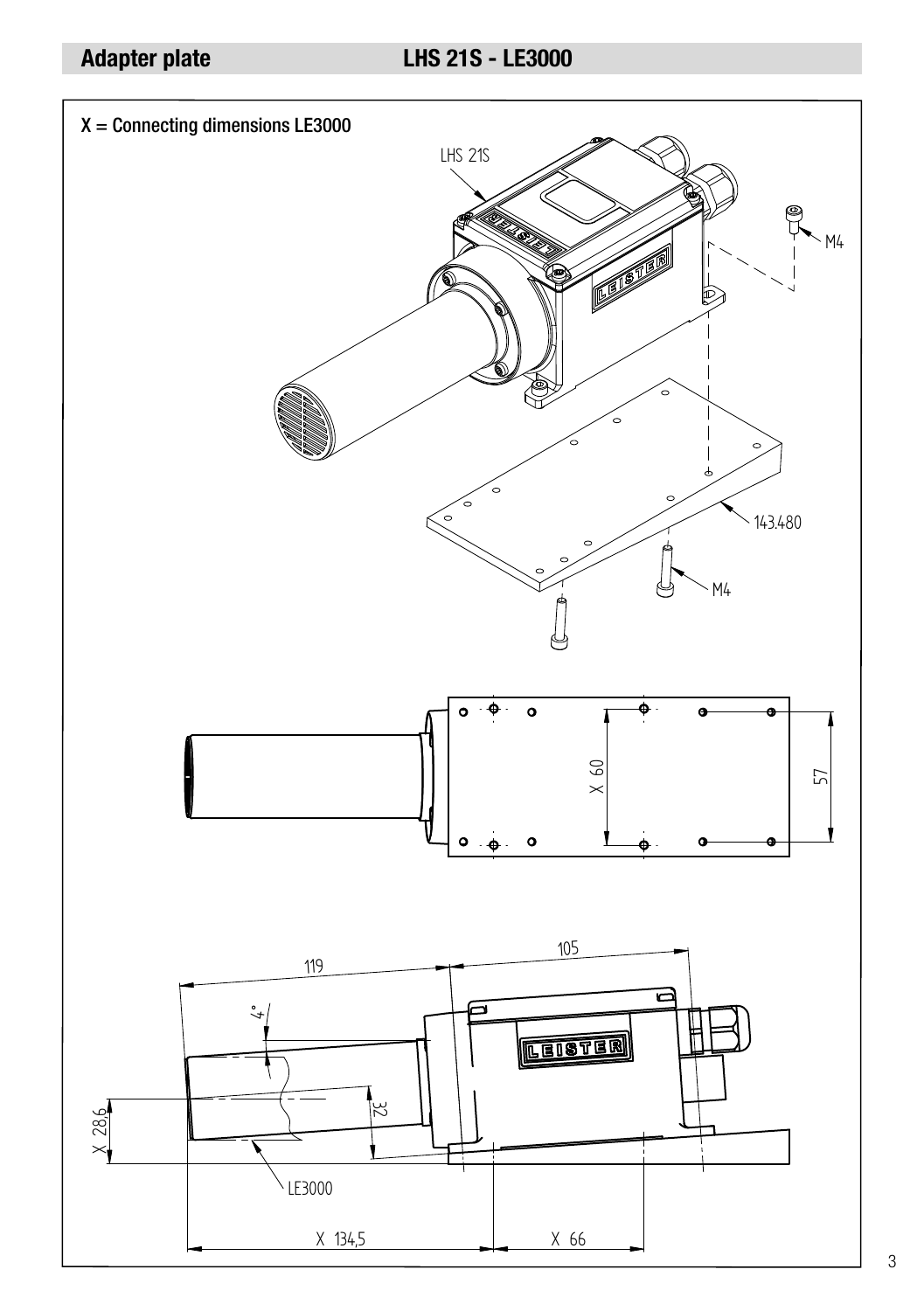**LHS 21L - LE3000** 

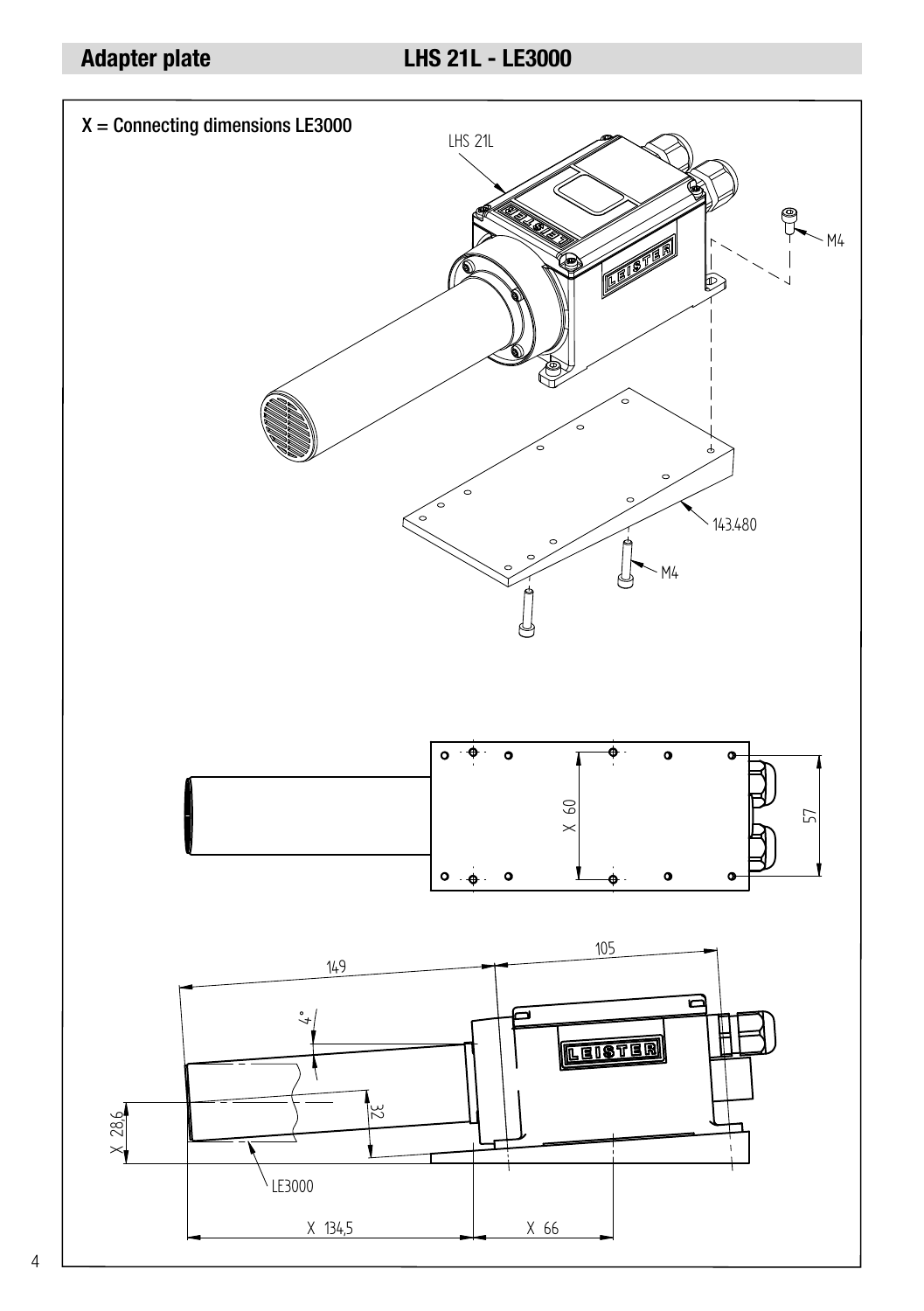**Adapter plate LHS 21S - LHS 20S / LHS 21L - LHS 20L**



**Adapter plate LHS 41S - LHS 40S / LHS 41L - LHS 40L**

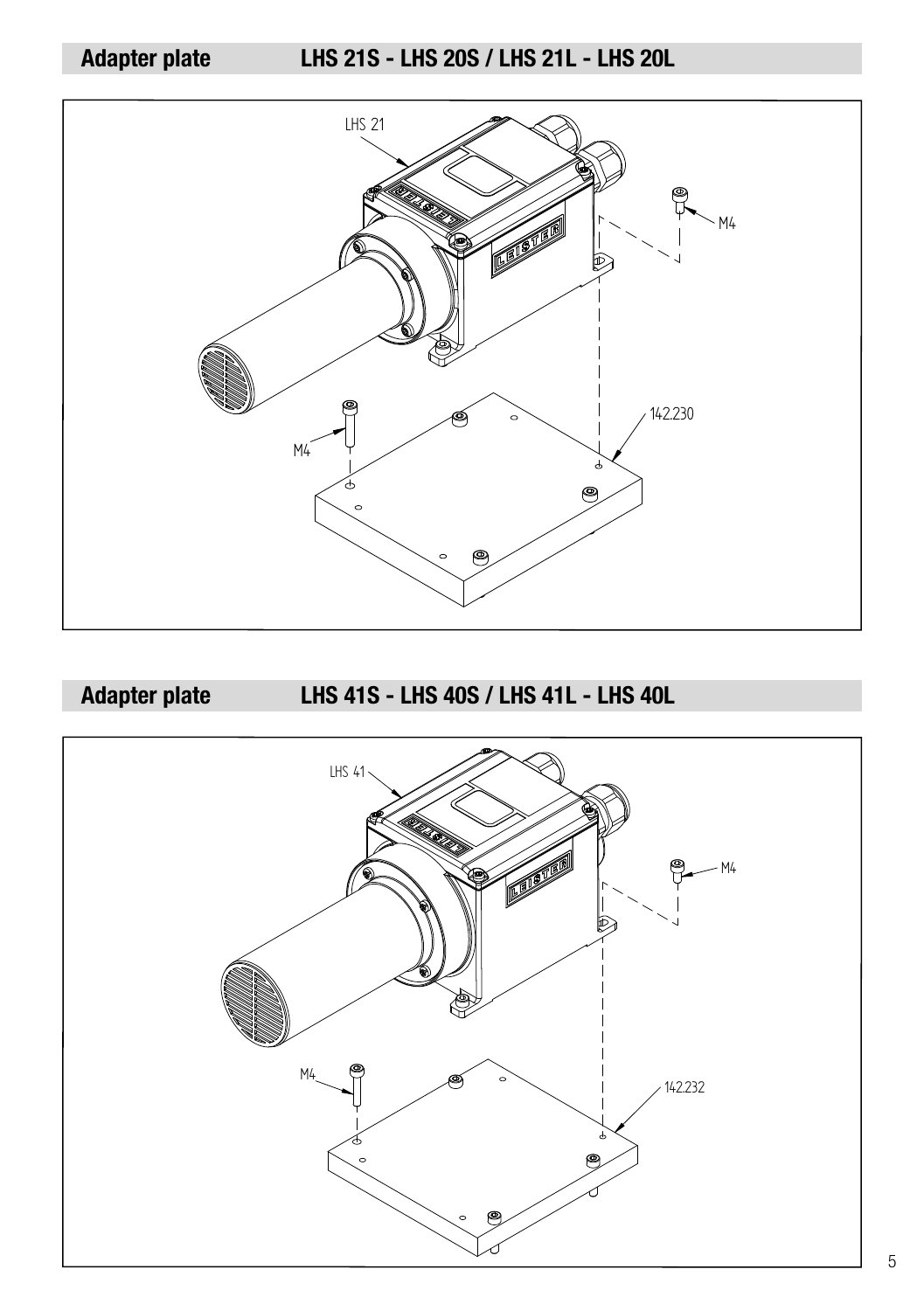# **Adapter plate LHS 41S – LE3300**



**Adapter plate LHS 41L – LE3300**

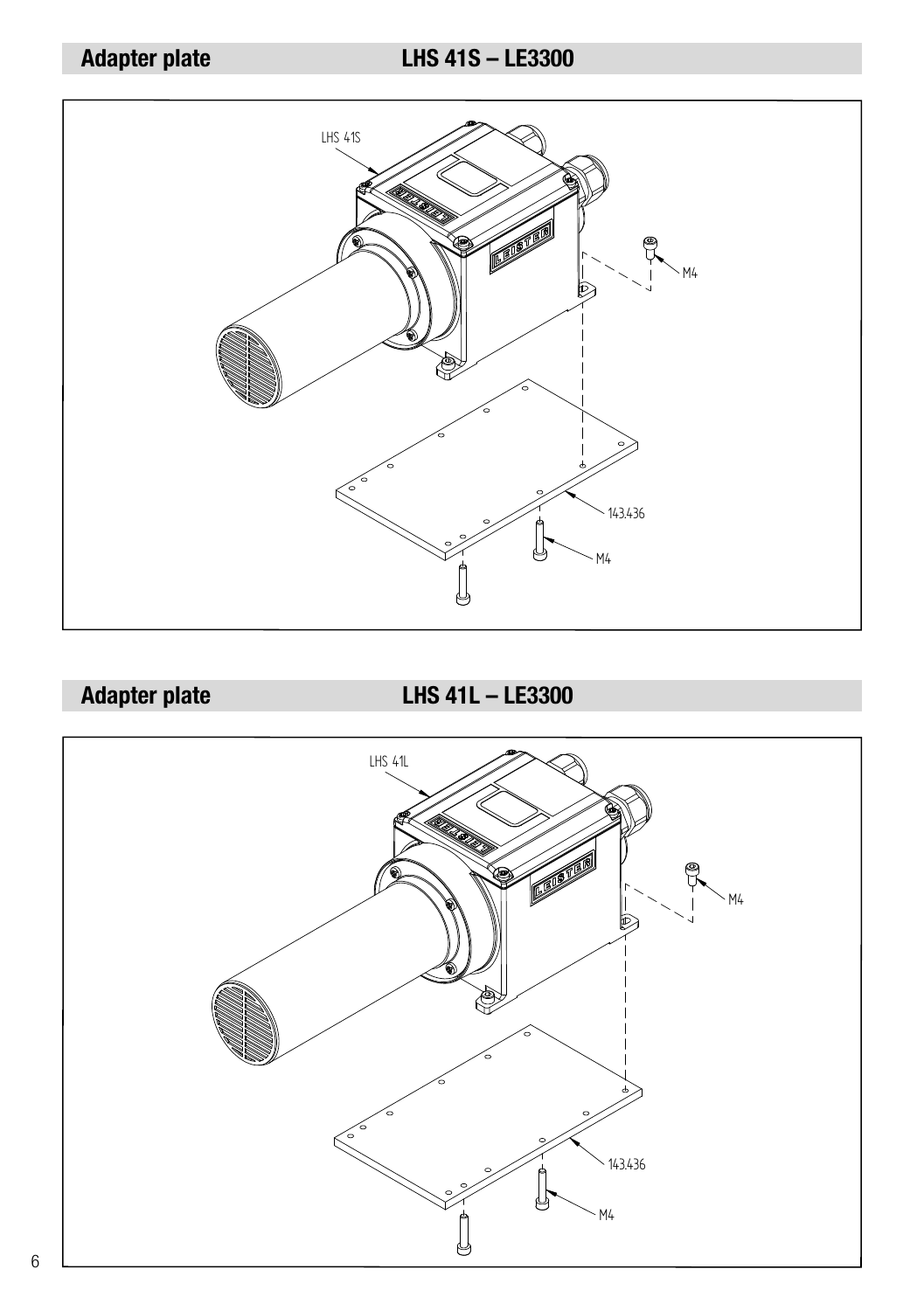#### **LHS 61S - LE5000**